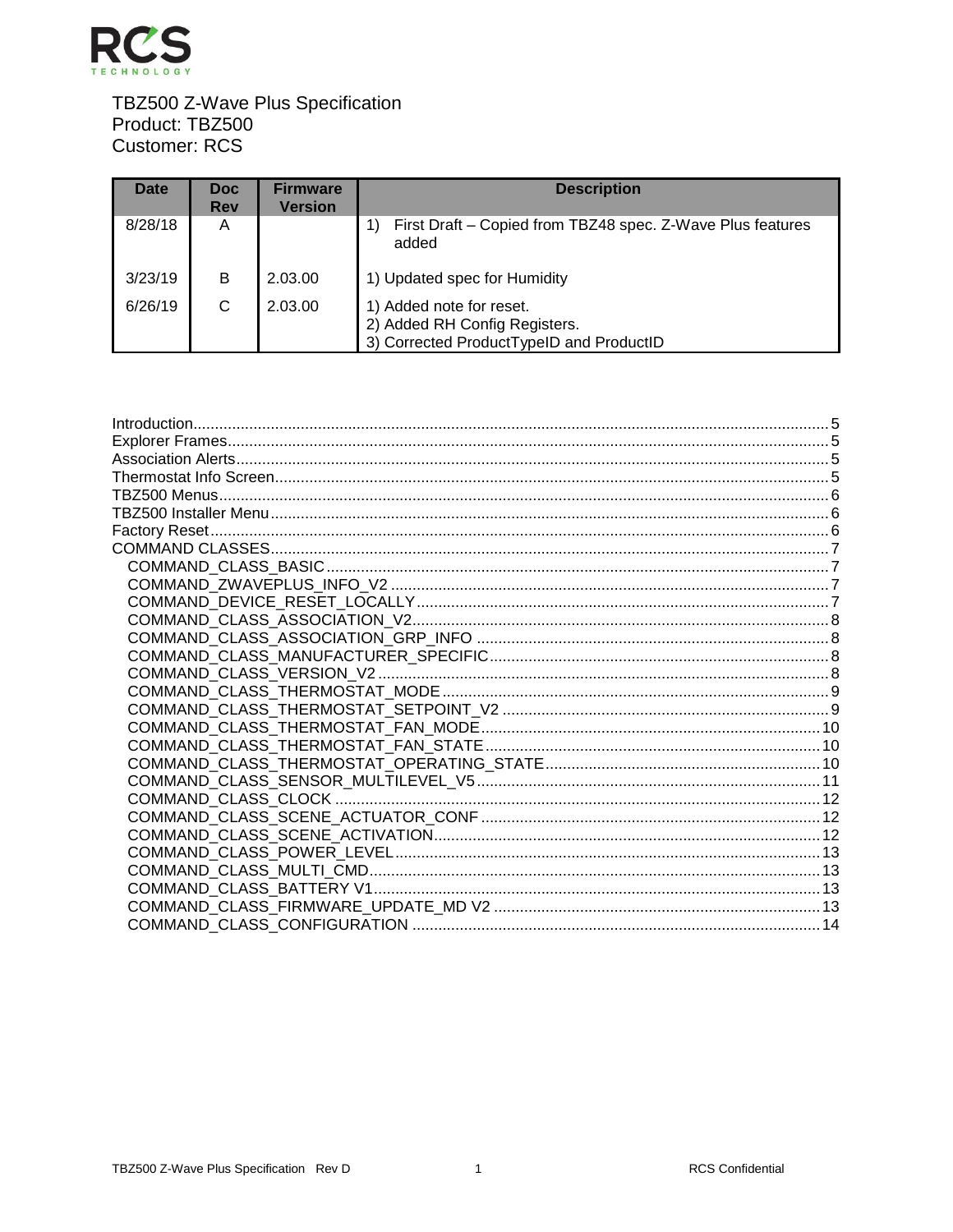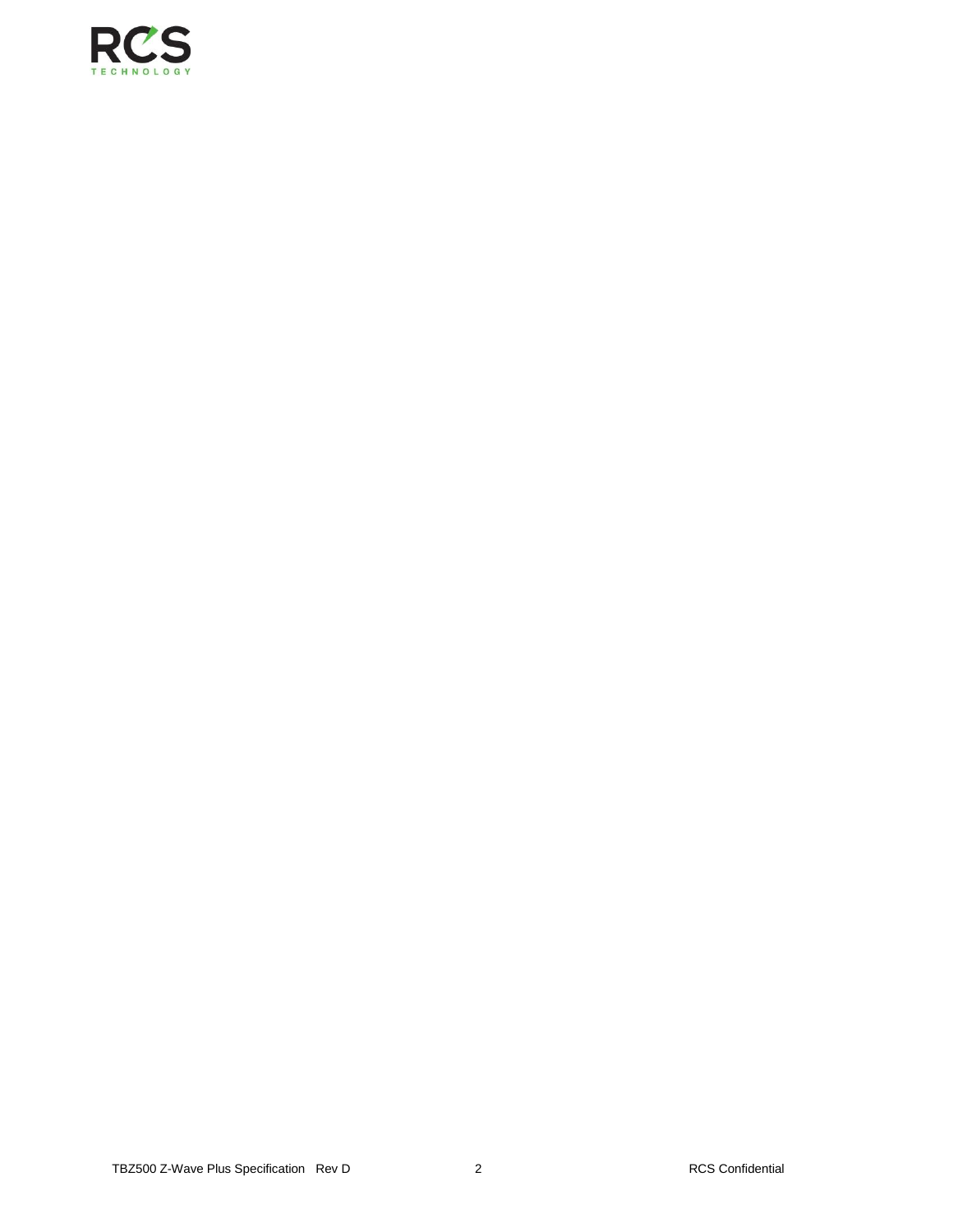

### **Overview**

The TBZ500 is Z-Wave Plus Thermostat.

### Z-Wave® Installation

Z-Wave controllers from various manufacturers support the Z-Wave process of adding or removing a device from a network. The TBZ500 is a Z-Wave Slave and a Z-Wave controller is required as the primary controller to setup and maintain the network.

A Z-Wave® network is a collection of Z-Wave® modules in a mesh type of network. Each Z-Wave® module, regardless of manufacturer, communicates with other modules within range to route and repeat the signals from one device to the next, this creates a highly reliable and robust transmission throughout the home. In addition, the network becomes stronger as more modules are added.

The following procedure will allow the TBZ500 to be included or removed from a Z-Wave network.

#### **Inclusion: Adding the TBZ500 into an Existing Network**:

- 1. **Set your primary controller to Include mode**, to add the TBZ500 as a node on your network (see your controller's user manual for detailed instructions).
- 2. **Press the FAN button and hold until the screen changes to the SETUP screen.**
- 3. **Press the UP button until the ZWAVE is shown on the status line, press Select.**
- 4. **INSTALL should be shown on the status line, press Select.** The status line will show the progress as the TBZ500 has been enrolled into a network. Wait until SUCCESS or FAILED is shown on the status line.
- **5. Press Done to exit the ZWAVE screen.**
- 6. **Press Done again to exit the SETUP screen**. The Radio Icon should be shown indicating the TBZ500 is enrolled into a network.

Your controller will indicate the TBZ500 was successfully added to its network (see your controller's user manual for details). Also you can check if the TBZ500 was successfully added to the network by checking the ZHID (Home ID) and ZNID (Node ID) located in the **INFO** screen. *Inclusion and exclusion are always done at normal transmit power mode.*

If your controller supports NWI, then you can optionally set the primary to NWI include mode. Please note that NWI inclusion mode does not end when you have included a new node. This allows multiple nodes to be included without having to physically go back to the controller to initiate the next inclusion. Therefore, you must manually terminate NWI inclusion mode at the controller when you have finished including any new nodes to the network. Since intermediate included nodes will assist the inclusion process by routing messages, we recommend that nodes close to the primary controller be installed first, proceeding out in consecutive rings from the controller.

*Note:* Before adding the TBZ500 to a Z-Wave Network, check that it does not already belong to one by viewing the Home and Zone ID's located in the **INFO** screen. An un-configured TBZ500 should show a Node ID of 0 and a random Home ID, and not show the radio icon. Consult your controller's user manual for details on removing a device from a Z-Wave network.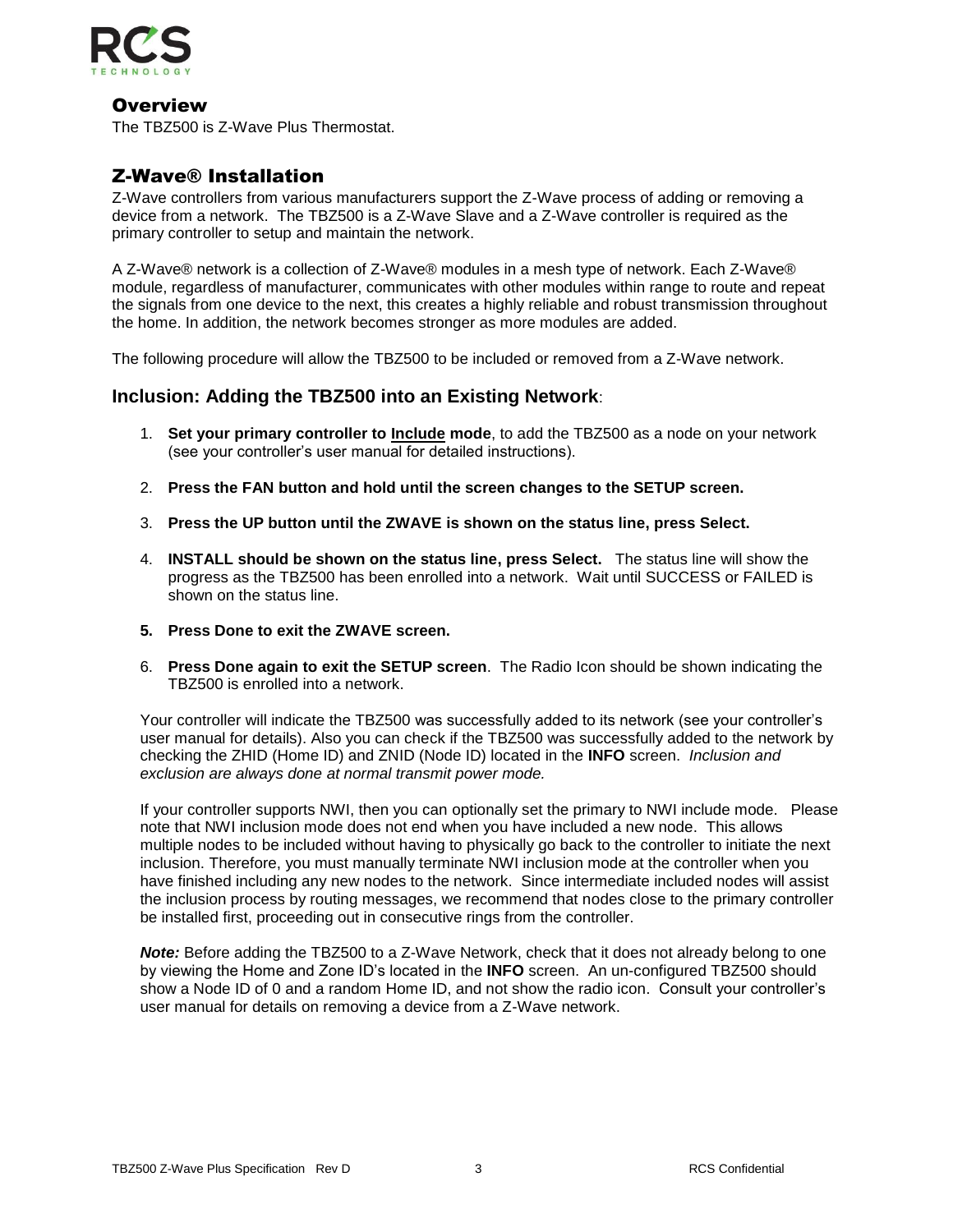

#### **Exclusion: Removing the TBZ500 from a Network**:

- 1. **Set your primary controller to Remove mode**, to remove the TBZ500 as a node on your network (see your controller's user manual for detailed instructions).
- 2. **Press the FAN button and hold until the screen changes to the SETUP screen.**
- 3. **Press the UP button until the ZWAVE is shown on the status line, press Select.**
- 4. **REMOVE should be displayed, press Select.** The status line will show the progress as the TBZ500 has been removed from a network. Wait until SUCCESS or FAILED is shown on the status line.
- **5. The controller will indicate the TBZ500 has been removed from the network.** The radio icon will disappear from the screen.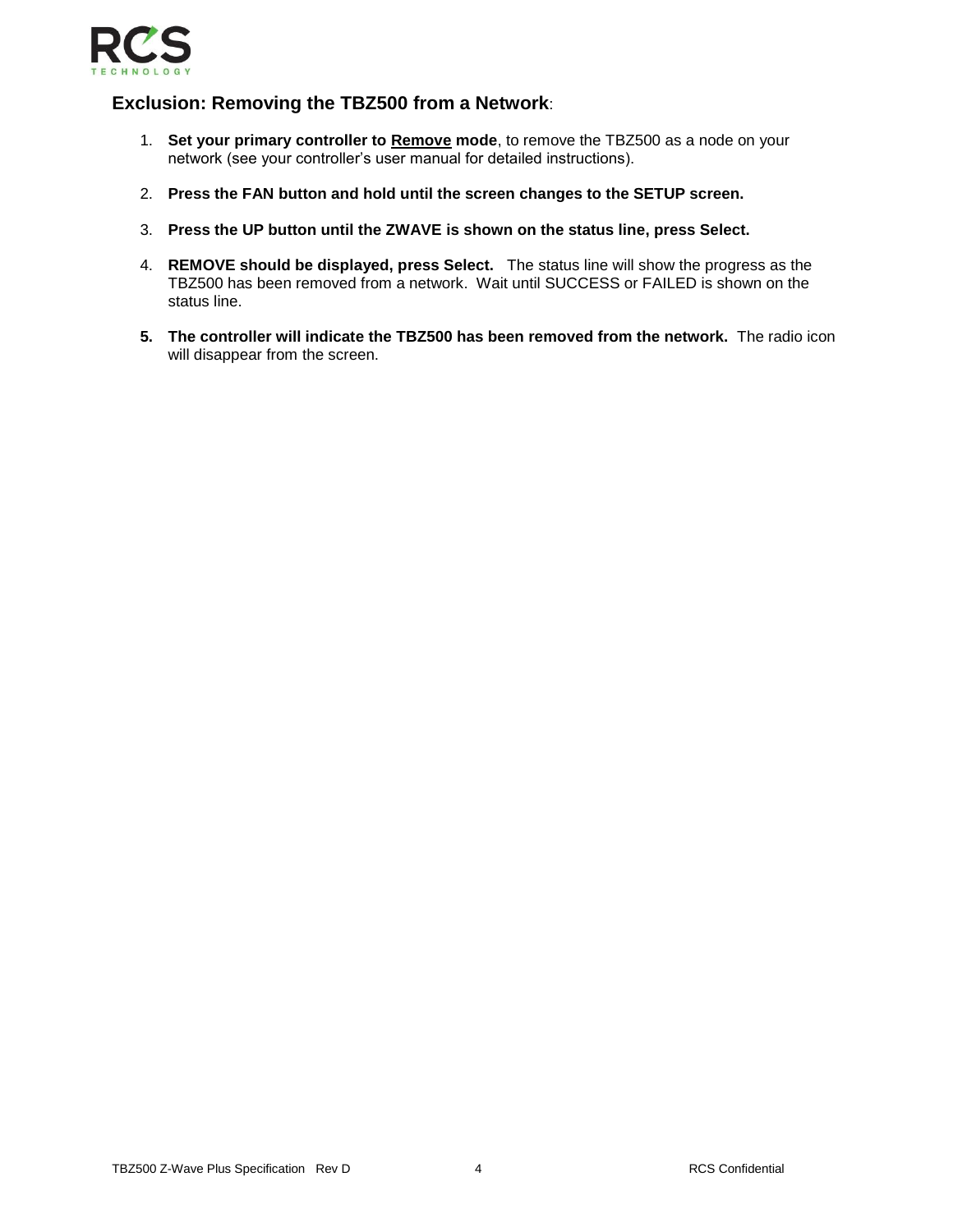

## <span id="page-4-0"></span>**Introduction**

This document is for the advanced user who has knowledge of the Z-Wave™ Command Classes and is able to initiate Z-Wave commands programmatically. The TBZ500 can operate as a FLiRS Device. If 24VAC is detected at the time of install the TBZ500 will installed as a LISTENING node, otherwise it will be a NOT\_LISTENING node if battery powered. When the TBZ500 sends a Node Info Report, it reports itself as:

GENERIC\_TYPE\_THERMOSTAT SPECIFIC TYPE THERMOSTAT GENERAL V2

In addition to the mandatory command classes, it also supports:

- − COMMAND\_CLASS\_ZWAVEPLUS\_INFO\_V2
- − COMMAND\_CLASS\_ASSOCIATION\_GROUP\_INFO
- − COMMAND\_CLASS\_ASSOCIATION\_V2
- − COMMAND\_CLASS\_BATTERY
- − COMMAND\_CLASS\_CLOCK
- − COMMAND\_CLASS\_CONFIGURATION
- − COMMAND\_CLASS\_DEVICE\_RESET\_LOCALLY
- − COMMAND\_CLASS\_FIRMWARE\_UPDATE\_METADATA\_V2
- − COMMAND\_CLASS\_MANUFACTURER\_SPECIFIC
- − COMMAND\_CLASS\_MULTI\_CMD
- − COMMAND\_CLASS\_MULTILEVEL\_SENSOR\_V5
- − COMMAND\_CLASS\_POWER\_LEVEL
- − COMMAND\_CLASS\_SCENE\_ACTIVATION
- − COMMAND\_CLASS\_SCENE\_ACTUATOR\_CONF
- − COMMAND\_CLASS\_THERMOSTAT\_FAN\_MODE
- − COMMAND\_CLASS\_THERMOSTAT\_FAN\_STATE
- − COMMAND\_CLASS\_THERMOSTAT\_MODE
- − COMMAND\_CLASS\_THERMOSTAT\_OPERATING\_STATE
- − COMMAND\_CLASS\_THERMOSTAT\_SETPOINT\_V2
- − COMMAND\_CLASS\_VERSION\_V2

# <span id="page-4-1"></span>**Explorer Frames**

<span id="page-4-2"></span>The TBZ500 supports Explorer Frames.

## **Association Alerts**

The TBZ500 supports 3 groups and 5 associations per group. See COMMAND\_CLASS\_ASSOCIATION for more detailed information.

# <span id="page-4-3"></span>**Thermostat Info Screen**

The TBZ500 Thermostat Info Screen will display current Z-Wave information including Node ID, Home ID and Z-Wave firmware revision. Also displays the System Type, Changeover Type, Fan Type, Battery Level, and primary firmware version in the info screen.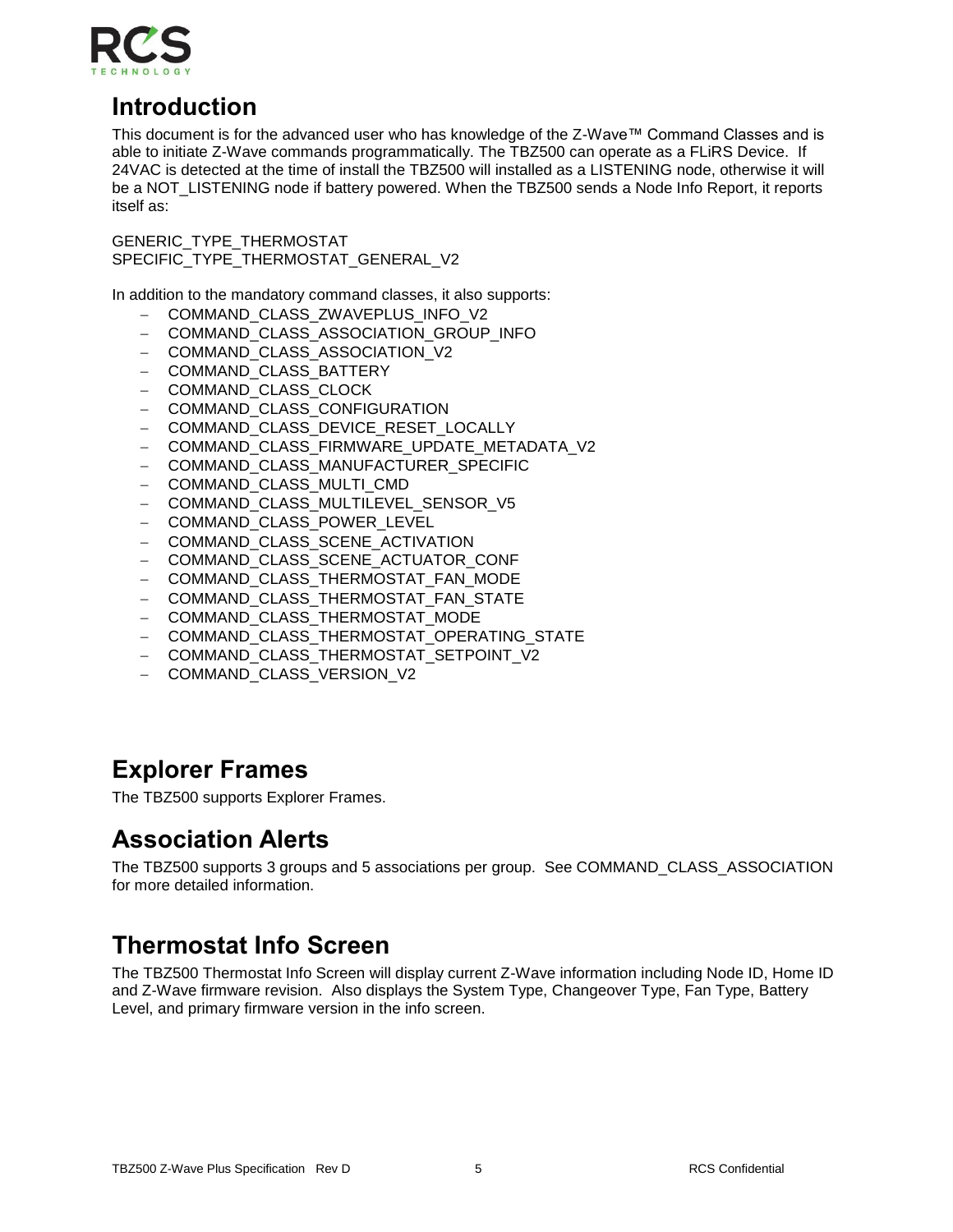

# <span id="page-5-0"></span>**TBZ500 Menus**

The TBZ500 Menu is accessed by holding down the Fan button for 3 seconds. The Menu items are:

> SETUP - F/C, Backlight Timeout, SensorCal, Away CSP, Away HSP, Status Line SYSTEM – System Type, ChangeOver –or- Fan Type, (Hidden Installer Menu) ZWAVE – Install, Remove CLOCK – Day, Time INFO – Model, Version, Zwave Version, Node ID, Home ID, System Type, C/O or Fan Type, Battery Level

# <span id="page-5-1"></span>**TBZ500 Installer Menu**

The TBZ500 Installer Menu is accessed by holding down the FAN and DOWN button for 3 seconds when in the main menu.

# <span id="page-5-2"></span>**Factory Reset**

#### **Please use this procedure only when the Z-Wave Primary Controller is missing or otherwise inoperable.**

To reset the TBZ500's Z-Wave parameters to Factory Settings (both Z-Wave and HVAC settings):

- 1. Remove power from the TBZ500
- 2. Hold down the MODE and FAN buttons simultaneously while powering up
- 3. Release when RESET appears on the Status Line
- 4. Once the TBZ500 resets the Z-Wave and HVAC settings, a DONE confirmation message will appear on the screen before the thermostat self-reboots.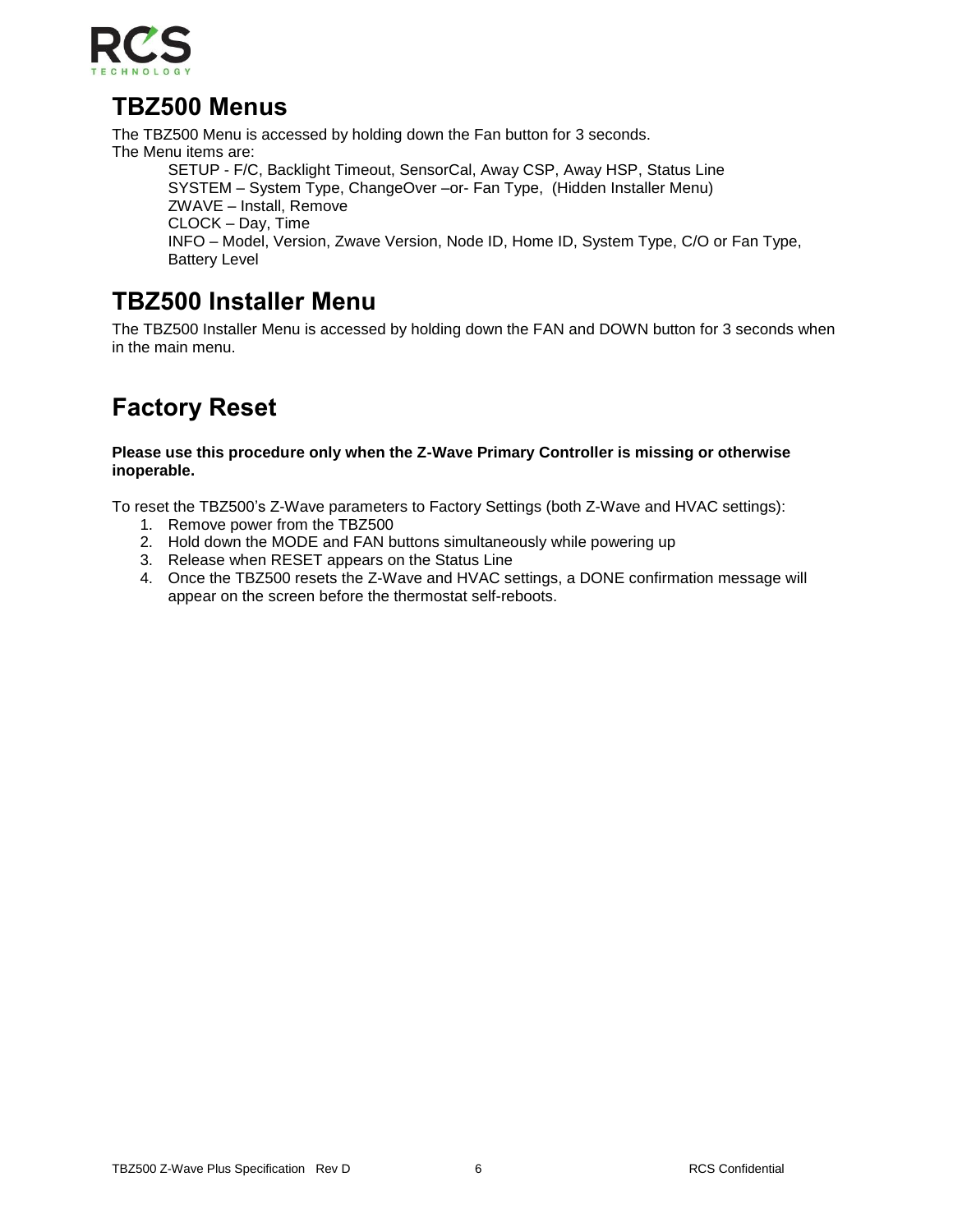

# <span id="page-6-0"></span>**COMMAND CLASSES**

### <span id="page-6-1"></span>*COMMAND\_CLASS\_BASIC*

BASIC\_GET

Returns BASIC\_REPORT

BASIC\_REPORT

- returns:
- 0x00 = Economy Mode (Energy Savings Mode)
- 0xFF = Comfort Mode (non Energy Savings)

#### BASIC\_SET

0x00 = Economy Mode (Energy Savings Mode) = Away Mode on thermostat 0xFF = Comfort Mode (non Energy Savings) = Run or Hold Mode on thermostat

#### **Basic Set thermostat function**

When the thermostat receives a **BASIC\_SET OFF (0x00):**

- Changes from the **current operating mode** (Run or Hold) **to the Energy Savings Mode (Away)**
- Current heating and cooling setpoints will be saved in a temporary memory
- Setpoints will be loaded with the Away setpoints (as set in the Away Mode Setpoints screen)

When the thermostat receives a **BASIC\_SET ON (0xFF):**

- Changes to the Comfort Mode, either Run or Hold, it was in before the Basic Set OFF command was received
- The thermostat reverts to the setpoints that were saved when the Basic Set OFF command was received

## <span id="page-6-2"></span>*COMMAND\_ZWAVEPLUS\_INFO\_V2*

**ZWAVE PLUS INFO REPORT** 

|                              | 6                                        | 5                                                         |  |                          |  |  | O |  |  |  |  |
|------------------------------|------------------------------------------|-----------------------------------------------------------|--|--------------------------|--|--|---|--|--|--|--|
| COMMAND_CLASS_ZWAVEPLUS_INFO |                                          |                                                           |  |                          |  |  |   |  |  |  |  |
|                              | ZWAVEPLUS_INFO_REPORT                    |                                                           |  |                          |  |  |   |  |  |  |  |
|                              |                                          |                                                           |  | Z-Wave Plus Version      |  |  |   |  |  |  |  |
|                              |                                          |                                                           |  |                          |  |  |   |  |  |  |  |
|                              |                                          |                                                           |  | Role Type                |  |  |   |  |  |  |  |
|                              |                                          | ROLE_TYPE_SLAVE_SLEEPING_LISTENING (installed on battery) |  |                          |  |  |   |  |  |  |  |
|                              |                                          | ROLE_TYPE_SLAVE_ALWAYS_ON (installed on 24VAC)            |  |                          |  |  |   |  |  |  |  |
|                              |                                          |                                                           |  |                          |  |  |   |  |  |  |  |
|                              |                                          |                                                           |  | Node Type                |  |  |   |  |  |  |  |
|                              |                                          |                                                           |  | NODE TYPE ZWAVEPLUS NODE |  |  |   |  |  |  |  |
|                              |                                          |                                                           |  |                          |  |  |   |  |  |  |  |
|                              |                                          | ICON_TYPE_GENERIC_THERMOSTAT_HVAC (0x12)                  |  | Installer Icon Type MSB  |  |  |   |  |  |  |  |
|                              |                                          |                                                           |  | Installer Icon Type LSB  |  |  |   |  |  |  |  |
|                              |                                          | ICON_TYPE_GENERIC_THERMOSTAT_HVAC (0x00)                  |  |                          |  |  |   |  |  |  |  |
|                              |                                          |                                                           |  | User Icon Type MSB       |  |  |   |  |  |  |  |
|                              | ICON_TYPE_GENERIC_THERMOSTAT_HVAC (0x12) |                                                           |  |                          |  |  |   |  |  |  |  |
|                              |                                          |                                                           |  | User Icon Type LSB       |  |  |   |  |  |  |  |
|                              |                                          | ICON TYPE GENERIC THERMOSTAT HVAC (0x00)                  |  |                          |  |  |   |  |  |  |  |
|                              |                                          |                                                           |  |                          |  |  |   |  |  |  |  |

# <span id="page-6-3"></span>*COMMAND\_DEVICE\_RESET\_LOCALLY*

#### supported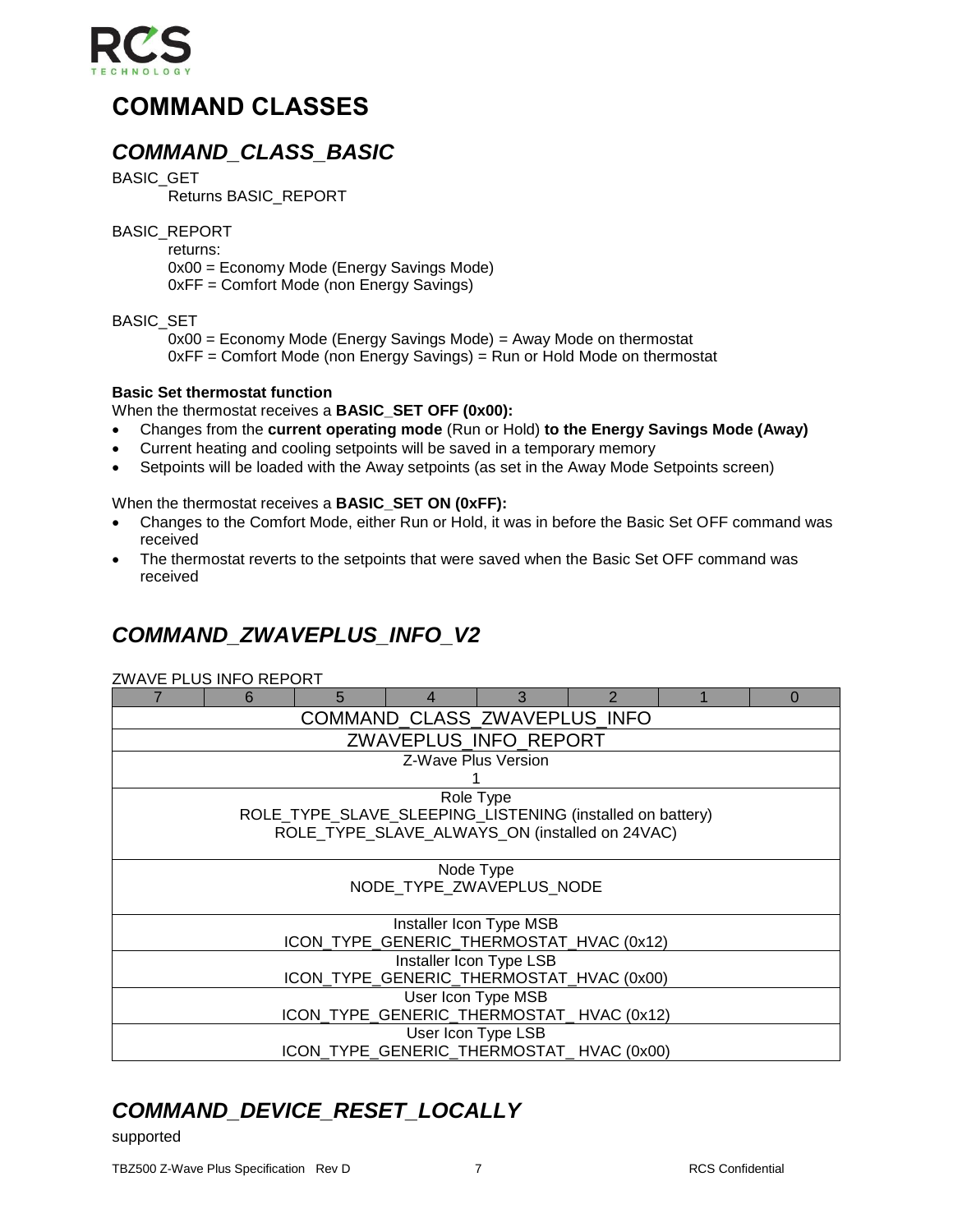

## <span id="page-7-0"></span>*COMMAND\_CLASS\_ASSOCIATION\_V2*

The TBZ500 supports 3 groups and 5 associations per group.

Group 1 Association Alerts are to notify an associated device of a thermostat generated change. Thermostat generated changes are those changes that originate at or by the thermostat. The general classifications of thermostat generated changes are:

- User interface changes Setpoints, Mode, Fan Mode, Occupied Mode
- Operational changes Operating State, Fan State (See Configuration parameter #24 for details)
- COMMAND CLASS CONFIGURATION changes See the COMMAND\_CLASS\_CONFIGURATION table for additional unsolicited alerts
- Setpoint Push When a setpoint is pushed to maintain the HC-Delta separation
- Battery Status when the battery reaches the predefined Thresholds

Note that Thermostat related Z-Wave commands sent to the TBZ500 will not generate an Alert.

Group 2 Association Alerts will send a BASIC\_SET 0xFF when a Cool Call starts and a BASIC\_SET 0x00 when the Cool Call ends

Group 3 Association Alerts will send a BASIC\_SET 0xFF when a Heat Call starts and a BASIC\_SET 0x00 when the Heat Call ends

| <b>Group</b> | <b>Profile</b>   | <b>CC &amp; C List</b>                                                                                                                                                                                                                                                      | <b>Group Name</b>   |
|--------------|------------------|-----------------------------------------------------------------------------------------------------------------------------------------------------------------------------------------------------------------------------------------------------------------------------|---------------------|
|              | General:Lifeline | BATTERY_REPORT<br>DEVICE_RESET_LOCALLY_NOTIFICATION<br>SENSOR_MULTILEVEL_REPORT<br>THERMOSTAT_SETPOINT_REPORT<br>THERMOSTAT SETPOINT MODE<br>THERMOSTAT FANMODE REPORT<br>THERMOSTAT FANSTATE REPORT<br>THERMOSTAT OPERATINGSTATE REPORT<br>THERMOSTAT CONFIGURATION REPORT | Lifeline            |
| າ            | Control:Key1     | <b>BASIC SET</b>                                                                                                                                                                                                                                                            | Cool Control        |
| 3            | Control:Kev2     | <b>BASIC SET</b>                                                                                                                                                                                                                                                            | <b>Heat Control</b> |

### <span id="page-7-1"></span>*COMMAND\_CLASS\_ASSOCIATION\_GRP\_INFO*

### <span id="page-7-2"></span>*COMMAND\_CLASS\_MANUFACTURER\_SPECIFIC*

Send MANUFACTURER\_SPECIFIC\_GET. The return message will contain the following: MFG ID:

(0x0010) // RCS

| PRODUCTTYPEID1 | $(0x54)$ T |
|----------------|------------|
| PRODUCTTYPEID2 | $(0x42)$ B |
| PRODUCTID1     | $(0x54)$ T |
| PRODUCTID2     | $(0x39)$ 9 |

### <span id="page-7-3"></span>*COMMAND\_CLASS\_VERSION\_V2*

Send VERSION GET

Application Version is the Z-Wave™ processor code version Application Sub Version is the application processor code version

TBZ500 Z-Wave Plus Specification Rev D 8 8 8 8 8 8 RCS Confidential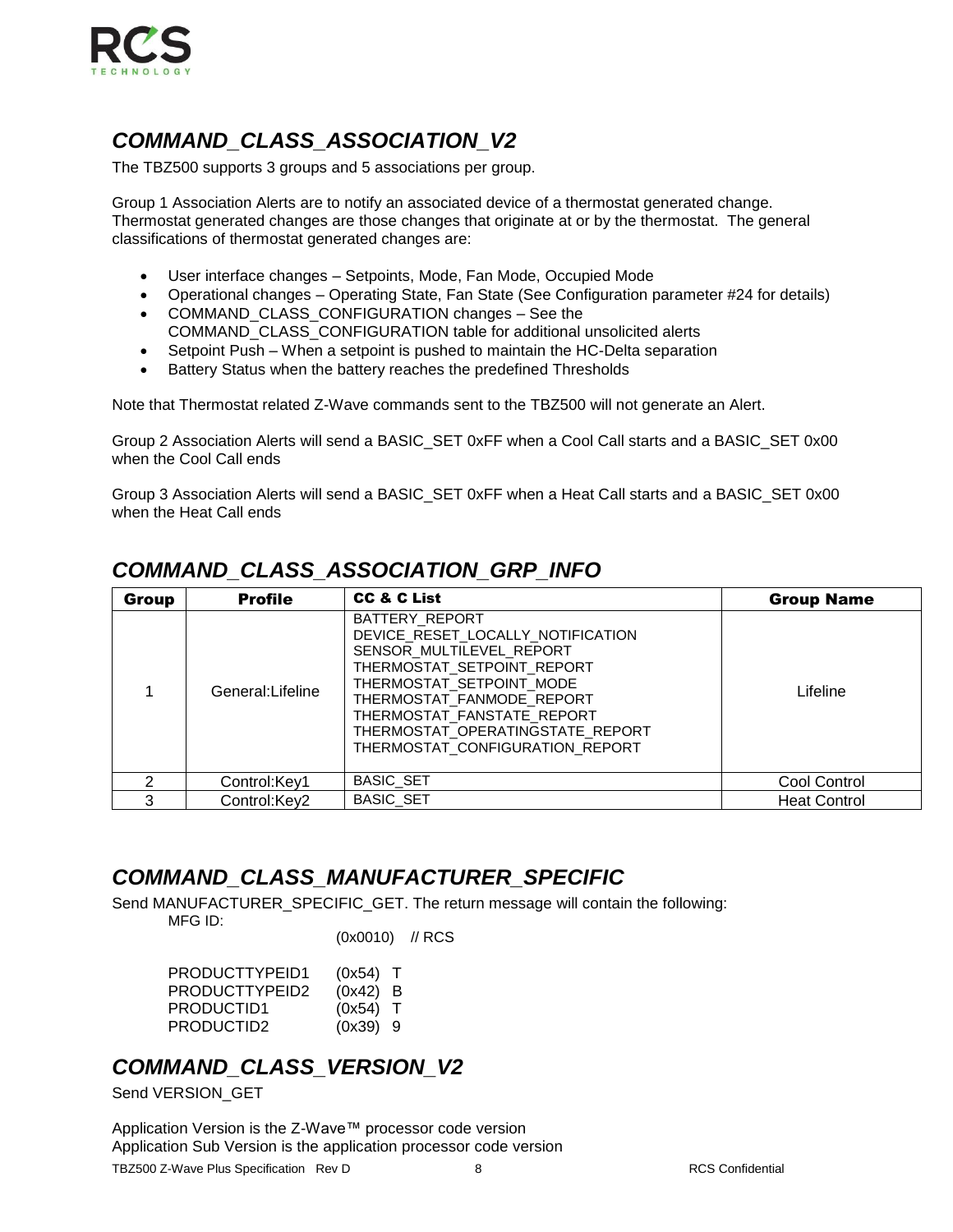

### <span id="page-8-0"></span>*COMMAND\_CLASS\_THERMOSTAT\_MODE*

THERMOSTAT\_MODE\_SUPPORTED\_GET returns the support modes, 0x1f and 0x00

#### THERMOSTAT\_MODE\_GET

returns the current TBZ500 mode

- $0 = \text{off}$
- $1 = heat$
- $2 = \text{cool}$
- $3 = auto$
- $4 =$  emergency heat

#### THERMOSTAT\_MODE\_SET

sets the TBZ500 to the following modes

- $0 = \text{off}$
- $1 = heat$
- $2 = \text{cool}$
- $3 = auto$
- $4 =$  emergency heat

## <span id="page-8-1"></span>*COMMAND\_CLASS\_THERMOSTAT\_SETPOINT\_V2*

The TBZ500 supports 4 setpoints

#### THERMOSTAT\_SETPOINT\_SUPPORTED GET Returns THERMOSTAT\_SETPOINT\_SUPPORTED\_REPORT

#### THERMOSTAT\_SETPOINT\_SUPPORTED\_REPORT

| COMMAND_CLASS_THERMOSTAT_SETPOINT    |  |  |           |           |        |        |  |  |  |
|--------------------------------------|--|--|-----------|-----------|--------|--------|--|--|--|
| THERMOSTAT SETPOINT SUPPORTED REPORT |  |  |           |           |        |        |  |  |  |
|                                      |  |  |           |           |        |        |  |  |  |
|                                      |  |  |           |           | (Cool) | (Heat) |  |  |  |
|                                      |  |  |           |           |        |        |  |  |  |
|                                      |  |  | Energy    | Energy    |        |        |  |  |  |
|                                      |  |  | Save Cool | Save Heat |        |        |  |  |  |

#### A THERMOSTAT\_SETPOINT\_GET using Setpoint Type 1 will return the Heat Setpoint A THERMOSTAT\_SETPOINT\_GET using Setpoint Type 2 will return the Cool Setpoint

#### Receiving a THERMOSTAT\_SETPOINT\_SET

|                         | 6                                | 5 |  | 3                           | 2                           |                        |  |  |  |  |  |
|-------------------------|----------------------------------|---|--|-----------------------------|-----------------------------|------------------------|--|--|--|--|--|
|                         | COMMAND_CLASS_THERMOSTAT_SEPOINT |   |  |                             |                             |                        |  |  |  |  |  |
| THERMOSTAT_SETPOINT SET |                                  |   |  |                             |                             |                        |  |  |  |  |  |
|                         |                                  |   |  |                             | 0x1 for Heat SP (0001)      |                        |  |  |  |  |  |
|                         |                                  |   |  |                             |                             | 0x2 for Cool SP (0010) |  |  |  |  |  |
|                         |                                  |   |  |                             | 0xB for AWAY Heat SP (1011) |                        |  |  |  |  |  |
|                         |                                  |   |  | 0xC for AWAY Cool SP (1100) |                             |                        |  |  |  |  |  |
|                         | 0-7 (precision)                  |   |  | Scale<br>(size)             |                             |                        |  |  |  |  |  |
|                         |                                  |   |  | 0 for C                     |                             |                        |  |  |  |  |  |
|                         |                                  |   |  | 1 for F                     |                             |                        |  |  |  |  |  |
|                         |                                  |   |  |                             |                             |                        |  |  |  |  |  |
|                         |                                  |   |  | Setpoint Value              |                             |                        |  |  |  |  |  |
|                         | Setpoint Value                   |   |  |                             |                             |                        |  |  |  |  |  |
|                         |                                  |   |  | Setpoint Value              |                             |                        |  |  |  |  |  |
|                         |                                  |   |  | <b>Setpoint Value</b>       |                             |                        |  |  |  |  |  |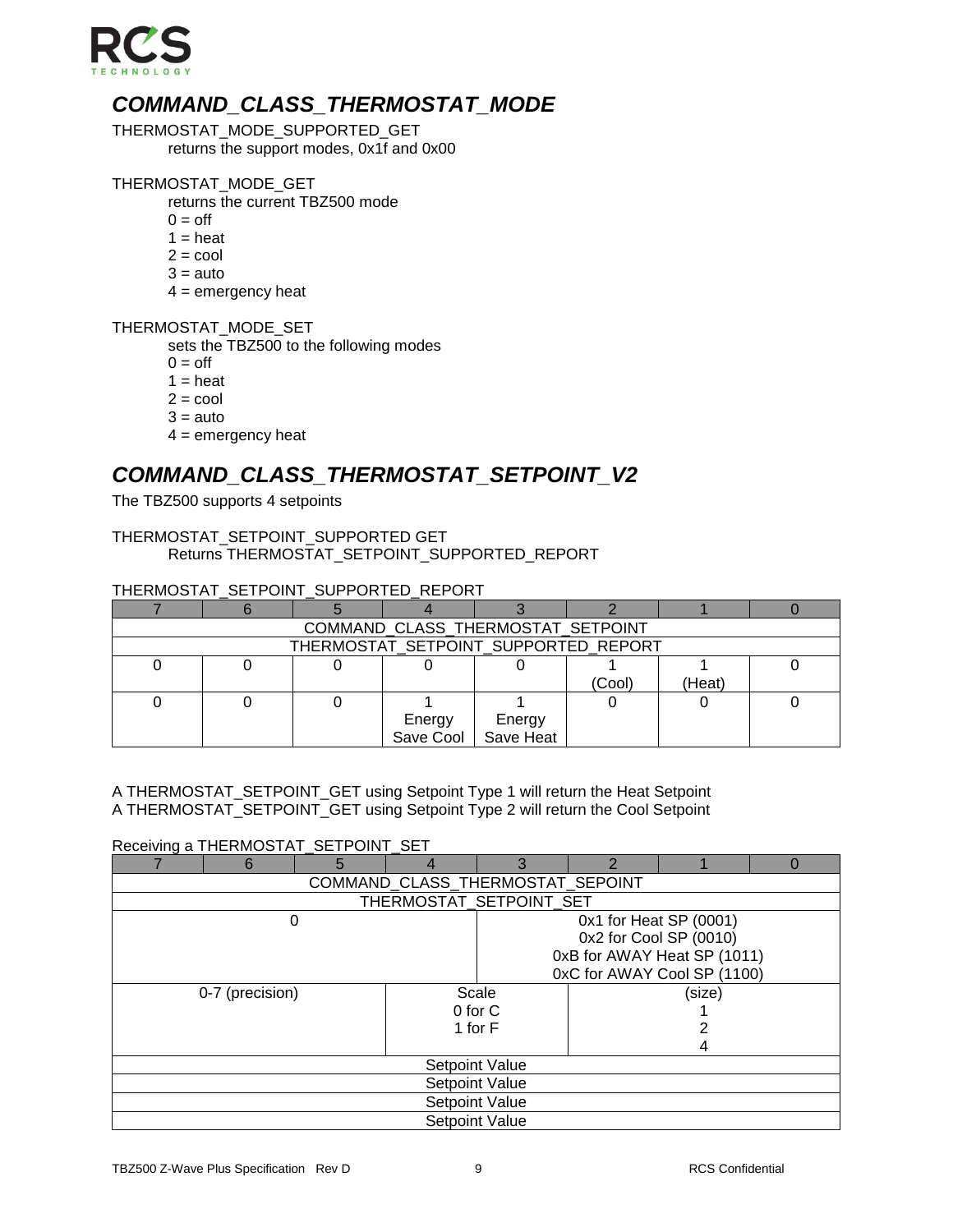

#### THERMOSTAT\_SETPOINT\_REPORT format

|                            | COMMAND_CLASS_THERMOSTAT_SEPOINT |  |         |                             |                        |  |  |  |  |  |  |
|----------------------------|----------------------------------|--|---------|-----------------------------|------------------------|--|--|--|--|--|--|
| THERMOSTAT SETPOINT REPORT |                                  |  |         |                             |                        |  |  |  |  |  |  |
|                            |                                  |  |         |                             | 0x1 for Heat SP (0001) |  |  |  |  |  |  |
|                            |                                  |  |         | 0x2 for Cool SP (0010)      |                        |  |  |  |  |  |  |
|                            |                                  |  |         | 0xB for AWAY Heat SP (1011) |                        |  |  |  |  |  |  |
|                            |                                  |  |         | 0xC for AWAY Cool SP (1100) |                        |  |  |  |  |  |  |
|                            | 0-7 (precision)                  |  |         | Scale<br>$1$ (size)         |                        |  |  |  |  |  |  |
|                            |                                  |  | 0 for C |                             |                        |  |  |  |  |  |  |
| 1 for F                    |                                  |  |         |                             |                        |  |  |  |  |  |  |
|                            |                                  |  |         | Setpoint Value              |                        |  |  |  |  |  |  |

### <span id="page-9-0"></span>*COMMAND\_CLASS\_THERMOSTAT\_FAN\_MODE*

THERMOSTAT\_FAN\_MODE\_SUPPORTED\_GET Returns THERMOSTAT\_FAN\_MODE\_SUPPORTED\_REPORT

THERMOSTAT\_FAN\_MODE\_SUPPORTED\_REPORT with bitMask1 equal to: Standard or HeatPump : 0x03

THERMOSTAT\_FAN\_MODE\_SET valid levels:  $0 =$  Auto  $1 = On/Low$ 

THERMOSTAT\_FAN\_MODE\_GET Returns THERMOSTAT\_FAN\_MODE\_REPORT

THERMOSTAT\_FAN\_MODE\_REPORT returns levels:  $0 =$  Auto  $1 = On$ 

### <span id="page-9-1"></span>*COMMAND\_CLASS\_THERMOSTAT\_FAN\_STATE*

THERMOSTAT\_FAN\_STATE\_GET Returns THERMOSTAT\_FAN\_STATE\_REPORT

THERMOSTAT\_FAN\_STATE\_REPORT Returns the actual state of the TBZ500 fan

 $0 = \text{Off}$ 

 $1 = On$ 

### <span id="page-9-2"></span>*COMMAND\_CLASS\_THERMOSTAT\_OPERATING\_STATE*

THERMOSTAT\_OPERATING\_STATE\_GET Returns THERMOSTAT\_ OPERATING \_STATE\_REPORT

THERMOSTAT\_ OPERATING \_STATE\_REPORT OPERATINGSTATE  $IDLE = 0$ OPERATINGSTATE\_HEAT = 1 OPERATINGSTATE\_COOL = 2 OPERATINGSTATE\_PENDINGHEAT = 4 OPERATINGSTATE\_PENDINGCOOL = 5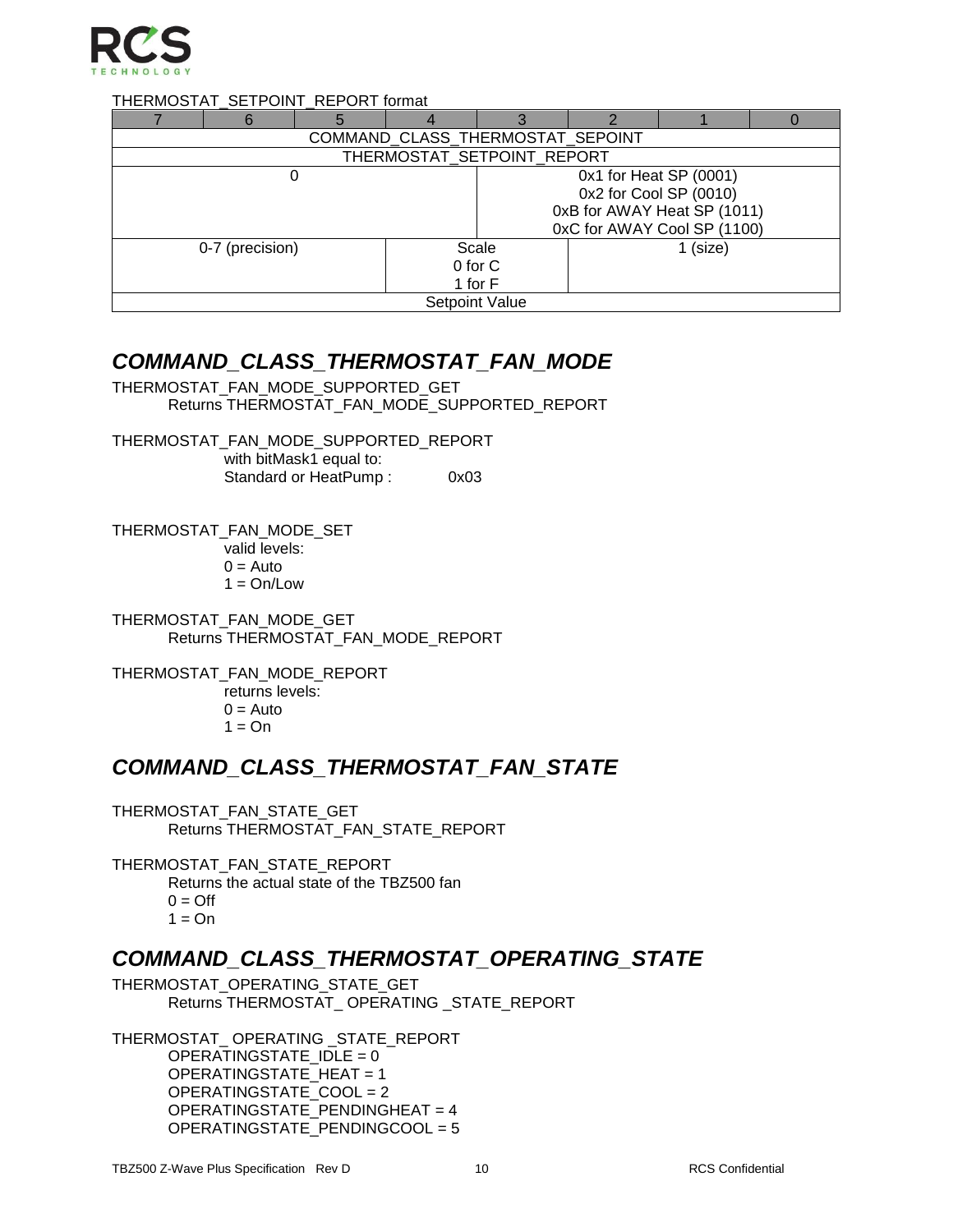

## <span id="page-10-0"></span>*COMMAND\_CLASS\_SENSOR\_MULTILEVEL\_V5*

The TBZ500 supports a temperature sensor and humidity sensor accessed through the multilevel sensor command class. The TBZ500 will respond with the default V1 Temperature SENSOR REPORT (scale =  $F$ , size = 1) for the following conditions:

- pre-V5 SENSOR\_MULTILEVEL\_GET
- SENSOR\_MULTILEVEL\_GET with an unsupported Sensor Type
- Supported Sensor Type with unsupported scale

#### SENSOR\_MULTILEVEL\_SUPPORTED\_GET\_SENSOR:

Returns the SENSOR\_MULTILEVEL\_SUPPORTED\_SENSOR\_REPORT

| COMMAND CLASS SENSOR MULTILEVEL           |  |  |  |  |  |  |  |  |  |
|-------------------------------------------|--|--|--|--|--|--|--|--|--|
| SENSOR MULTILEVEL SUPPORTED SENSOR REPORT |  |  |  |  |  |  |  |  |  |
| 0x00 (Reports to follow                   |  |  |  |  |  |  |  |  |  |
|                                           |  |  |  |  |  |  |  |  |  |
| (Humid)<br>Temp)                          |  |  |  |  |  |  |  |  |  |
|                                           |  |  |  |  |  |  |  |  |  |

### SENSOR\_MULTILEVEL\_SUPPORTED\_GET\_SCALE:

|  | Returns SENSOR MULTILEVEL SUPPORTED SENSOR REPORT |
|--|---------------------------------------------------|
|--|---------------------------------------------------|

| COMMAND CLASS SENSOR MULTILEVEL |                                          |                |  |  |                  |  |  |  |  |
|---------------------------------|------------------------------------------|----------------|--|--|------------------|--|--|--|--|
|                                 | SENSOR MULTILEVEL SUPPORTED SCALE REPORT |                |  |  |                  |  |  |  |  |
| 0x01 (Temp Sensor Type          |                                          |                |  |  |                  |  |  |  |  |
|                                 |                                          | Scale bit mask |  |  |                  |  |  |  |  |
|                                 |                                          |                |  |  | $0x03$ for C & F |  |  |  |  |

| COMMAND CLASS SENSOR MULTILEVEL |                                          |  |  |  |                       |  |  |  |  |  |
|---------------------------------|------------------------------------------|--|--|--|-----------------------|--|--|--|--|--|
|                                 | SENSOR MULTILEVEL SUPPORTED SCALE REPORT |  |  |  |                       |  |  |  |  |  |
|                                 | 0x05 (Humidity Sensor Type               |  |  |  |                       |  |  |  |  |  |
|                                 | Scale bit mask                           |  |  |  |                       |  |  |  |  |  |
|                                 |                                          |  |  |  | 0x01 Percentage value |  |  |  |  |  |

#### SENSOR\_MULTILEVEL\_GET:

Returns the SENSOR\_MULTILEVEL\_REPORT

Temperature values can be sent to the TBZ500 using the SENSOR\_MULTILEVEL\_REPORT command. If the originating NodeID of the SENSOR\_MULTILEVEL\_REPORT matches one of the Remote Sensor Node numbers, that value will be used as the remote sensor's value.

| COMMAND_CLASS_SENSOR_MULTILEVEL          |  |  |  |  |  |  |  |  |  |  |
|------------------------------------------|--|--|--|--|--|--|--|--|--|--|
| SENSOR MULTILEVEL REPORT                 |  |  |  |  |  |  |  |  |  |  |
| 0x01 (Temperature)                       |  |  |  |  |  |  |  |  |  |  |
| 000 (F precision)<br>Scale<br>001 (size) |  |  |  |  |  |  |  |  |  |  |
| 001 (C precision)<br>00(C)               |  |  |  |  |  |  |  |  |  |  |
| 01 $(F)$                                 |  |  |  |  |  |  |  |  |  |  |
| Temperature Value                        |  |  |  |  |  |  |  |  |  |  |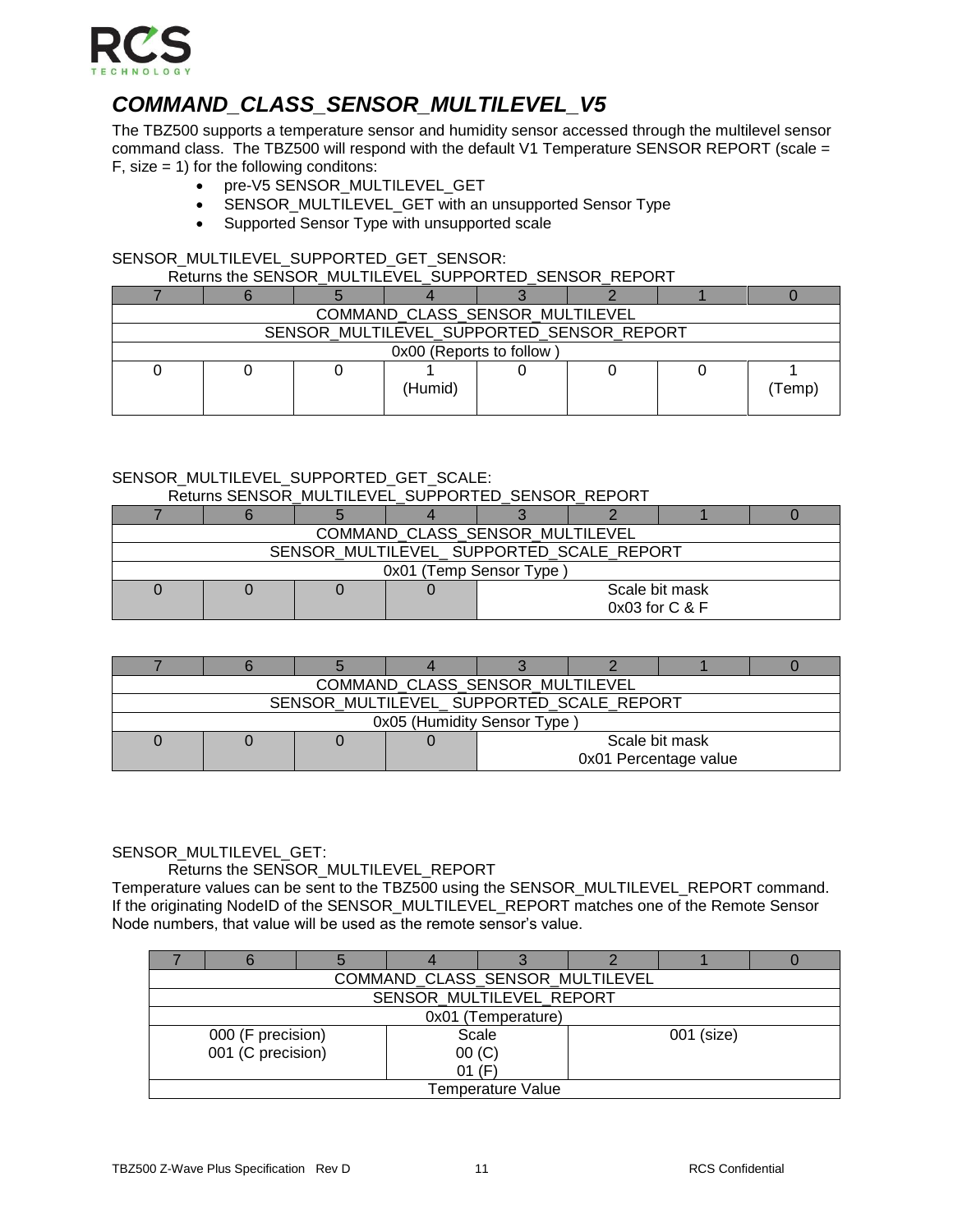

|                     | COMMAND_CLASS_SENSOR_MULTILEVEL        |  |  |  |  |  |  |  |  |  |  |
|---------------------|----------------------------------------|--|--|--|--|--|--|--|--|--|--|
|                     | SENSOR MULTILEVEL REPORT               |  |  |  |  |  |  |  |  |  |  |
|                     | 0x05 (Humidity)                        |  |  |  |  |  |  |  |  |  |  |
|                     | 000 (precision)<br>001 (size)<br>Scale |  |  |  |  |  |  |  |  |  |  |
|                     | 00 Percent                             |  |  |  |  |  |  |  |  |  |  |
| RH Value in percent |                                        |  |  |  |  |  |  |  |  |  |  |

### <span id="page-11-0"></span>*COMMAND\_CLASS\_CLOCK*

CLOCK\_GET:

Returns the CLOCK\_REPORT

CLOCK\_SET:

Sets hour, minute and day of week.

Day  $1 =$  Monday

Day  $2 =$  Tuesday

Day  $3 =$  Wednesday

Day  $4 =$  Thursday

Day  $5 =$  Friday

Day  $6 =$  Saturday

Day  $7 =$  Sunday

## <span id="page-11-1"></span>*COMMAND\_CLASS\_SCENE\_ACTUATOR\_CONF*

Scenes are mapped to the COMMAND\_CLASS\_BASIC.

- SCENE\_ACTUATOR\_CONF\_SET Scene ID Range is 1-255 Scene level is 0x00(setback) or 0xFF(not-setback)
- SCENE\_ACTUATOR\_CONF\_GET Scene ID Range is 1-255 Returns SCENE\_ACTUATOR\_CONF\_REPORT
- SCENE\_ACTUATOR\_CONF\_REPORT Scene ID Range is 1-255 Scene level is 0x00(setback) or 0xFF(not-setback) Dimming duration is always reported as 0x00

## <span id="page-11-2"></span>*COMMAND\_CLASS\_SCENE\_ACTIVATION*

SCENE\_ACTIVATION\_SET Scene ID Range is 1-255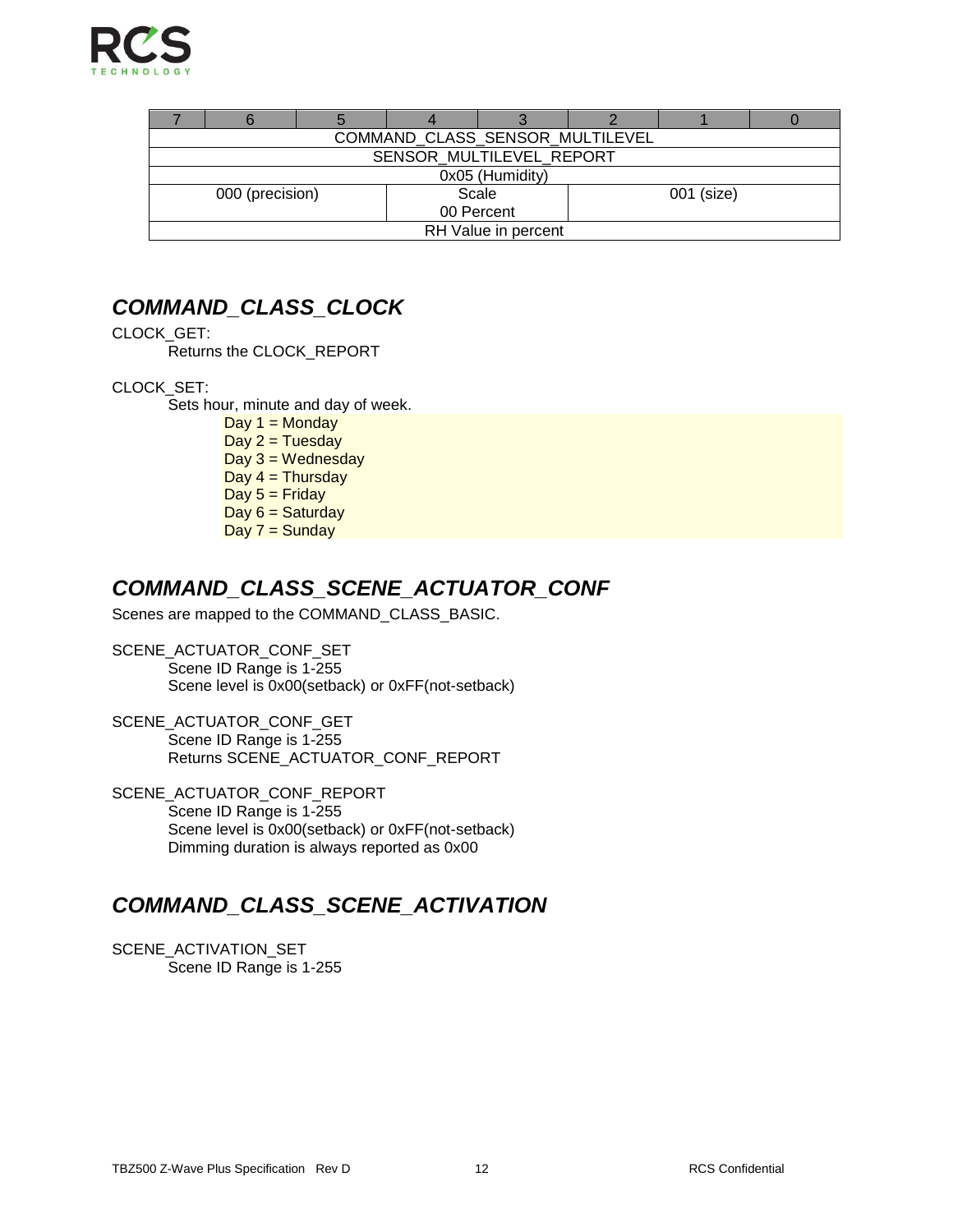

## <span id="page-12-0"></span>*COMMAND\_CLASS\_POWER\_LEVEL*

POWERLEVEL\_SET: Sets the RF Power Level 0x00=Normal Power 0x01=Minus 1dBm 0x02=Minus 2dBm 0x03=Minus 3dBm 0x04=Minus 4dBm 0x05=Minus 5dBm 0x06=Minus 6dBm 0x07=Minus 7dBm 0x08=Minus 8dBm 0x09=Minus 9dBm

POWERLEVEL\_GET: Returns the POWER\_LEVEL\_REPORT

POWERLEVEL\_TEST\_NODE\_SET:

Instructs the destination node to transmit a number of test frames to the specified node with the RF power level specified.

POWERLEVEL\_TEST\_NODE\_GET:

Returns the result of the latest Powerlevel Test Node Set Command effectuated.

### <span id="page-12-1"></span>*COMMAND\_CLASS\_MULTI\_CMD*

The MULTI\_CMD command class allows the TBZ500 to send multiple Z-Wave commands in one packet. This allows the TBZ500 to send/receive update commands quickly, using less battery power.

#### MULTI CMD ENCAP

This command encapsulates multiple standard commands in one packet. In general there is no menu item for this command class on a Z-Wave controller. This command class is used as a background function behind the other command classes.

### <span id="page-12-2"></span>*COMMAND\_CLASS\_BATTERY V1*

BATTERY\_GET BATTERY\_REPORT

### <span id="page-12-3"></span>*COMMAND\_CLASS\_FIRMWARE\_UPDATE\_MD V2*

The Firmware update command class allows updating firmware in both the MSP430 micro and Z-Wave micro.

The firmware OTA process will only work if the battery capacity is > 50%.

Refer to the TBZ500 Z-Wave Over the Air Update Spec for details.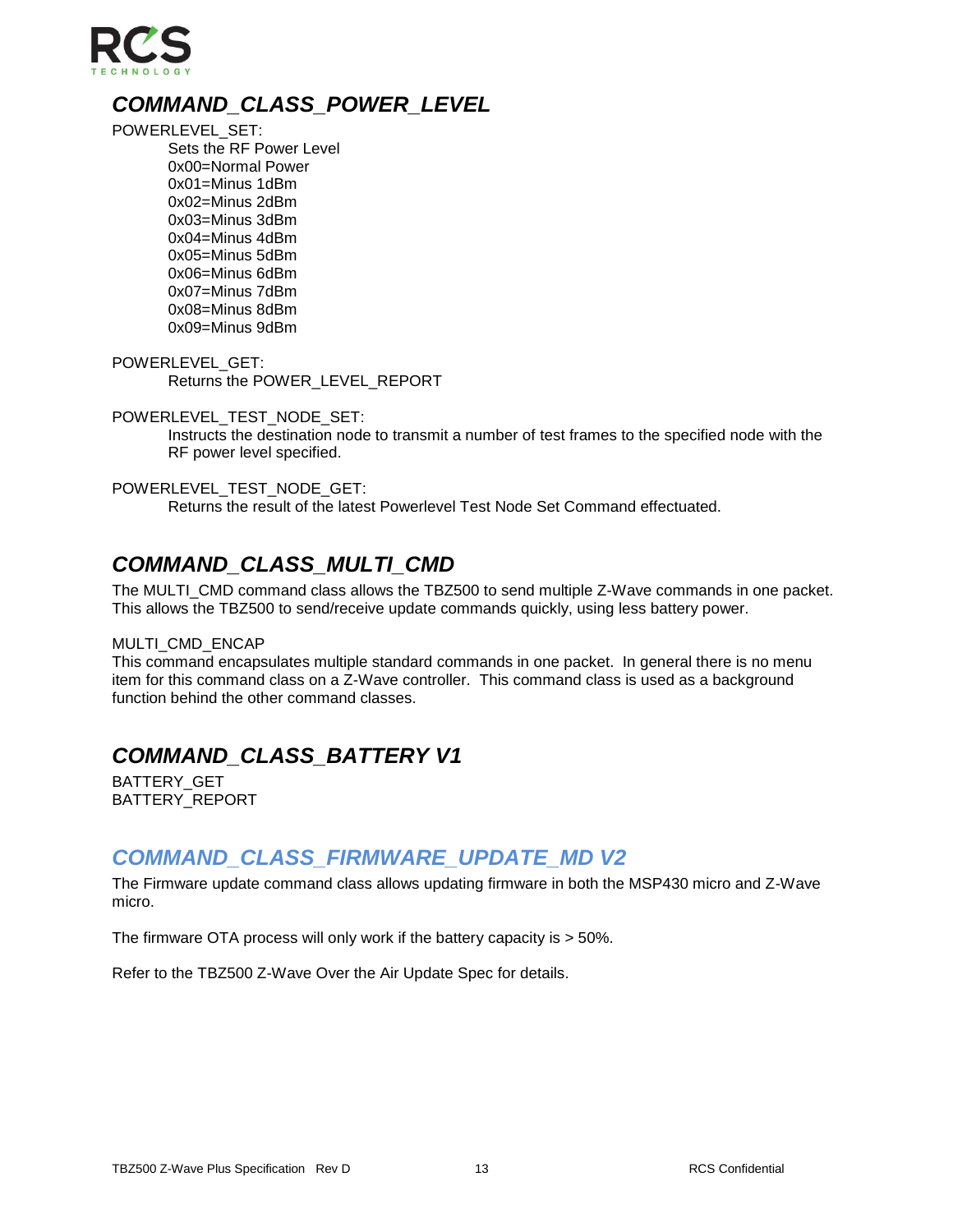## *COMMAND\_CLASS\_CONFIGURATION*

There are configuration parameters accessible via the COMMAND\_CLASS\_CONFIGURATION.

#### *Note all temperature related parameters are in degrees F.*

#### **Sample commands:**

To check unit System Type, send CONFIGURATION\_GET, 1. Return is a 0 for Standard or 1 for HP. To check C/F Mode, send CONFIGURATION\_GET, 7. Return is a 0 for C or 1 for F.

<span id="page-13-0"></span>

| Config<br><b>Parameter</b><br># | <b>Description</b>                             | Length<br>(bytes) | <b>Send</b><br><b>Unsolicited</b><br>on change | <b>Default</b><br><b>Value</b> | <b>Read values</b>          | <b>Write values</b>        |
|---------------------------------|------------------------------------------------|-------------------|------------------------------------------------|--------------------------------|-----------------------------|----------------------------|
| 1                               | System Type 4                                  | 1                 | N                                              | $\Omega$                       | $0 = Standard$              | $0 = Standard$             |
|                                 |                                                | 1                 |                                                |                                | $1 =$ Heat Pump             | $1 =$ Heat Pump            |
| $\overline{2}$                  | Fan Type 4                                     |                   | N                                              | $\overline{0}$                 | $0 = Gas (No fan w/Heat)$   | $0 = Gas$ (No fan w/Heat), |
|                                 |                                                |                   |                                                |                                | $1 =$ Electric (Fan w/Heat) | $=$ Electric (Fan w/Heat)  |
| 3                               | Change Over Type 4                             | 1                 | $\mathsf{N}$                                   | $\Omega$                       | $0 = CO$ w/cool             | $0 = CO$ w/cool            |
|                                 |                                                |                   |                                                |                                | $1 = CO$ w/heat             | $1 = CO$ w/heat            |
| 4                               | 2 <sup>nd</sup> Stage Heat Enable <sup>4</sup> | 1                 | $\mathsf{N}$                                   | $\overline{0}$                 | $0 = Disabled$              | $0 = Disabled$             |
|                                 |                                                |                   |                                                |                                | $1 =$ Enabled               | $1 =$ Enabled              |
| 5                               | Aux Heat Enable <sup>4</sup>                   | 1                 | $\mathsf{N}$                                   | $\mathbf 1$                    | $0 = Disabled$              | $0 = Disabled$             |
|                                 |                                                |                   |                                                |                                | $1 =$ Enabled               | $1 =$ Enabled              |
| 6                               | 2 <sup>nd</sup> Stage Cool Enable <sup>4</sup> | 1                 | $\mathsf{N}$                                   | $\overline{0}$                 | $0 = Disabled$              | $0 = Disabled$             |
|                                 |                                                |                   |                                                |                                | $1 =$ Enabled               | $1 =$ Enabled              |
| $\overline{7}$                  | C/F Type                                       | 1                 | N                                              | $\mathbf{1}$                   | $0 =$ Centigrade            | $0 = Centigrade$           |
|                                 |                                                |                   |                                                |                                | $1 = Fahrenheit$            | $=$ Fahrenheit             |
| 8                               | MOT <sub>5</sub>                               | 1                 | N                                              | 5                              | $5-9$                       | $5-9$                      |
| 9                               | MRT <sup>5</sup>                               | 4                 | N                                              | 3                              | $3-9$                       | $3-9$                      |
| 10                              | Setpoint H/C Delta                             | 1                 | N                                              | 3                              | $3 - 15$                    | $3 - 15$                   |
| 11                              | H Delta Stage 1 ON                             | 4                 | $\mathsf{N}$                                   | 1                              | $1 - 6$                     | $1 - 6$                    |
| 12                              | H Delta Stage 1 OFF                            | 4                 | $\mathsf{N}$                                   | $\mathbf 0$                    | $0 - 5$                     | $0-5$                      |
| 13                              | H Delta Stage 2 ON                             | $\overline{ }$    | $\mathsf{N}$                                   | $\overline{2}$                 | $2 - 7$                     | $2 - 7$                    |
| 14                              | H Delta Stage 2 OFF                            | 1                 | N                                              | 0                              | $0-6$                       | $0-6$                      |
| 15                              | H Delta Aux ON                                 | 4                 | $\mathsf{N}$                                   | 3                              | $3 - 8$                     | $3-8$                      |
| 16                              | H Delta Aux OFF                                | 4                 | $\mathsf{N}$                                   | 0                              | $0 - 7$                     | $0 - 7$                    |
| 17                              | C Delta Stage 1 ON                             |                   | $\mathsf{N}$                                   |                                | $1 - 6$                     | $1 - 6$                    |

TBZ500 Z-Wave Plus Specification Rev D 14 14 RCS Confidential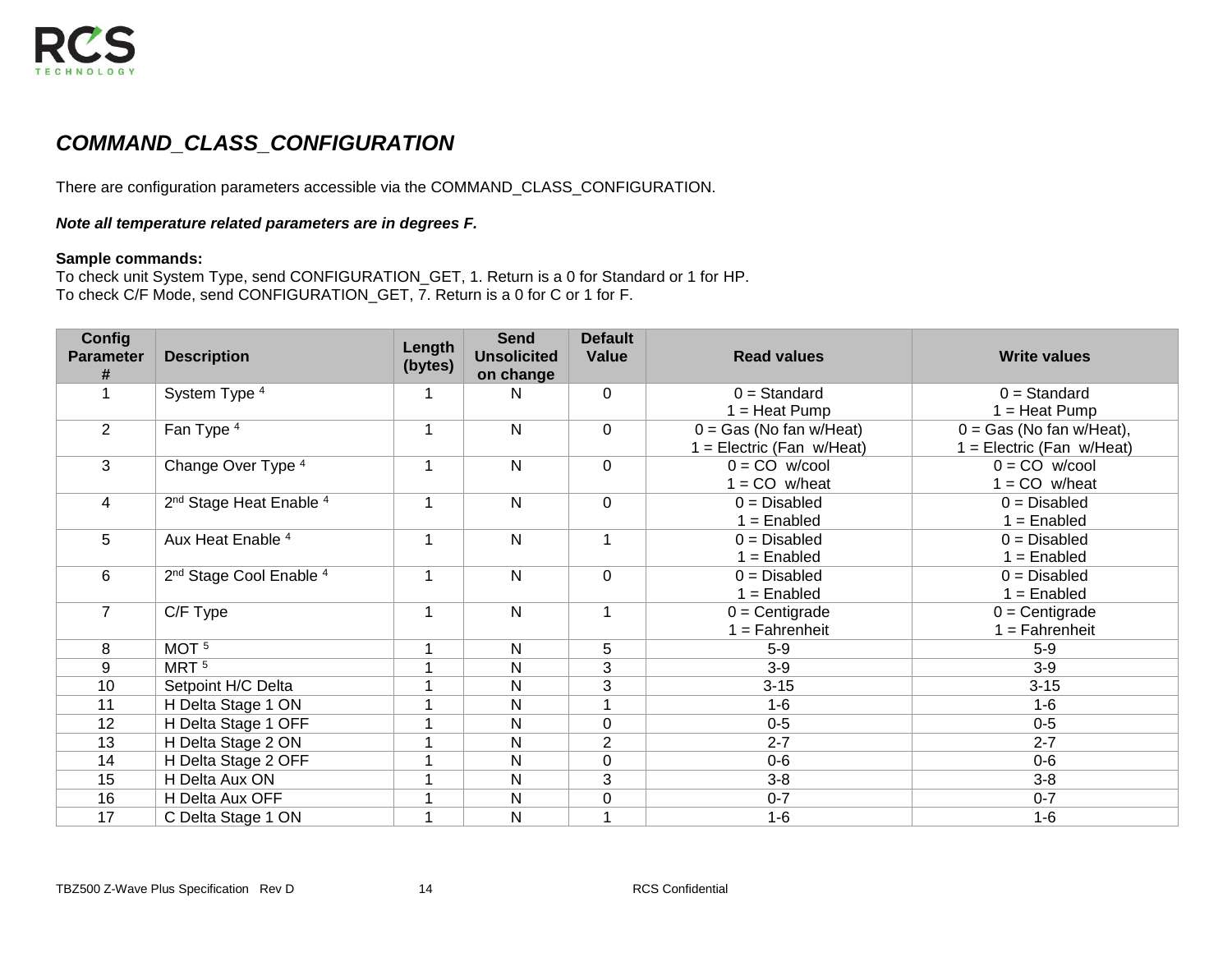| <b>Config</b><br><b>Parameter</b><br># | <b>Description</b>                                                                                                                                                  | Length<br>(bytes) | <b>Send</b><br><b>Unsolicited</b><br>on change | <b>Default</b><br>Value | <b>Read values</b>                                                                                                                                                                                                                           |                                                                                                                                                                                                  | <b>Write values</b>                                                                                                                                                    |                                                                                                                                          |
|----------------------------------------|---------------------------------------------------------------------------------------------------------------------------------------------------------------------|-------------------|------------------------------------------------|-------------------------|----------------------------------------------------------------------------------------------------------------------------------------------------------------------------------------------------------------------------------------------|--------------------------------------------------------------------------------------------------------------------------------------------------------------------------------------------------|------------------------------------------------------------------------------------------------------------------------------------------------------------------------|------------------------------------------------------------------------------------------------------------------------------------------|
| 18                                     | C Delta Stage 1 OFF                                                                                                                                                 | 1                 | N                                              | $\mathbf 0$             | $0-5$                                                                                                                                                                                                                                        |                                                                                                                                                                                                  | $0-5$                                                                                                                                                                  |                                                                                                                                          |
| 19                                     | C Delta Stage 2 ON                                                                                                                                                  | $\mathbf{1}$      | $\overline{\mathsf{N}}$                        | $\overline{2}$          | $2 - 7$                                                                                                                                                                                                                                      |                                                                                                                                                                                                  | $2 - 7$                                                                                                                                                                |                                                                                                                                          |
| 20                                     | C Delta Stage 2 OFF                                                                                                                                                 | 1                 | ${\sf N}$                                      | $\overline{0}$          | $0 - 6$                                                                                                                                                                                                                                      |                                                                                                                                                                                                  | $0-6$                                                                                                                                                                  |                                                                                                                                          |
| $\overline{21}$<br>0x15                | Mechanical Status <sup>3</sup>                                                                                                                                      | $\overline{2}$    | $\overline{Y}$                                 |                         | MECH H1<br>MECH H <sub>2</sub><br>MECH H3<br>MECH C1<br>MECH C2<br>PHANTOM F<br>MECH F<br>MANUAL F<br>reserved                                                                                                                               | 0x0001<br>0x0002<br>0x0004<br>0x0008<br>0x0010<br>0x0020<br>0x0040<br>0x0080<br>0x0100                                                                                                           | n/a                                                                                                                                                                    |                                                                                                                                          |
| 22<br>0x16                             | SCP Status <sup>3</sup>                                                                                                                                             | $\mathbf{1}$      | Y                                              |                         | STATE HEAT<br>STATE COOL<br>STATE_2ND<br>STATE 3RD<br>STATE FAN<br><b>STATE LAST</b><br>STATE MOT<br>STATE MRT                                                                                                                               | 0x01<br>0x02<br>0x04<br>0x08<br>0x10<br>0x20<br>0x40<br>0x80                                                                                                                                     | n/a                                                                                                                                                                    |                                                                                                                                          |
| $\overline{23}$<br>0x17                | <b>Autosend Enable Bits</b><br>When set, the corresponding<br>report is sent out unsolicited<br>when a changed is detected, to<br>the nodes in the association list | 2                 | $\mathsf{N}$                                   | 0x205F                  | <b>TEMPERATURE</b><br><b>SETPOINTH</b><br><b>SETPOINTC</b><br><b>MODE</b><br><b>FANMODE</b><br><b>FANSTATE</b><br><b>SCHEDENABLE</b><br><b>SETBACK</b><br><b>RUNHOLD</b><br><b>DISPLAYLOCK</b><br>BATTERY <sup>6</sup><br><b>MECH STATUS</b> | (CC_SENSOR_MULTILEVEL)<br>(CC_THERMOSTAT_MODE)<br>(CC CONFIGURATION #38)<br>(CC_CONFIGURATION #40)<br>(CC_CONFIGURATION #39)<br>(CC_CONFIGURATION #24)<br>(CC BATTERY)<br>(CC_CONFIGURATION #21) | (CC THERMOSTAT SETPOINT)<br>(CC_THERMOSTAT_SETPOINT)<br>(CC THERMOSTAT FAN MODE)<br>(CC THERMOSTAT FAN STATE)<br>OPERATINGSTATE (CC_THERMOSTAT_OPERATING_STATE) 0x0040 | 0x0001<br>0x0002<br>0x0004<br>0x0008<br>0x0010<br>0x0020<br>0x0080<br>0x0100<br>0x0200<br>0x0400<br>0x0800<br>0x1000<br>0x2000<br>0x4000 |
| 24                                     | Display Lock <sup>3</sup>                                                                                                                                           | $\mathbf{1}$      | Y                                              | $\Omega$                | <b>SCP STATUS</b><br>$0 =$ unlocked                                                                                                                                                                                                          | (CC_CONFIGURATION #22)                                                                                                                                                                           | $0 =$ unlocked                                                                                                                                                         | 0x8000                                                                                                                                   |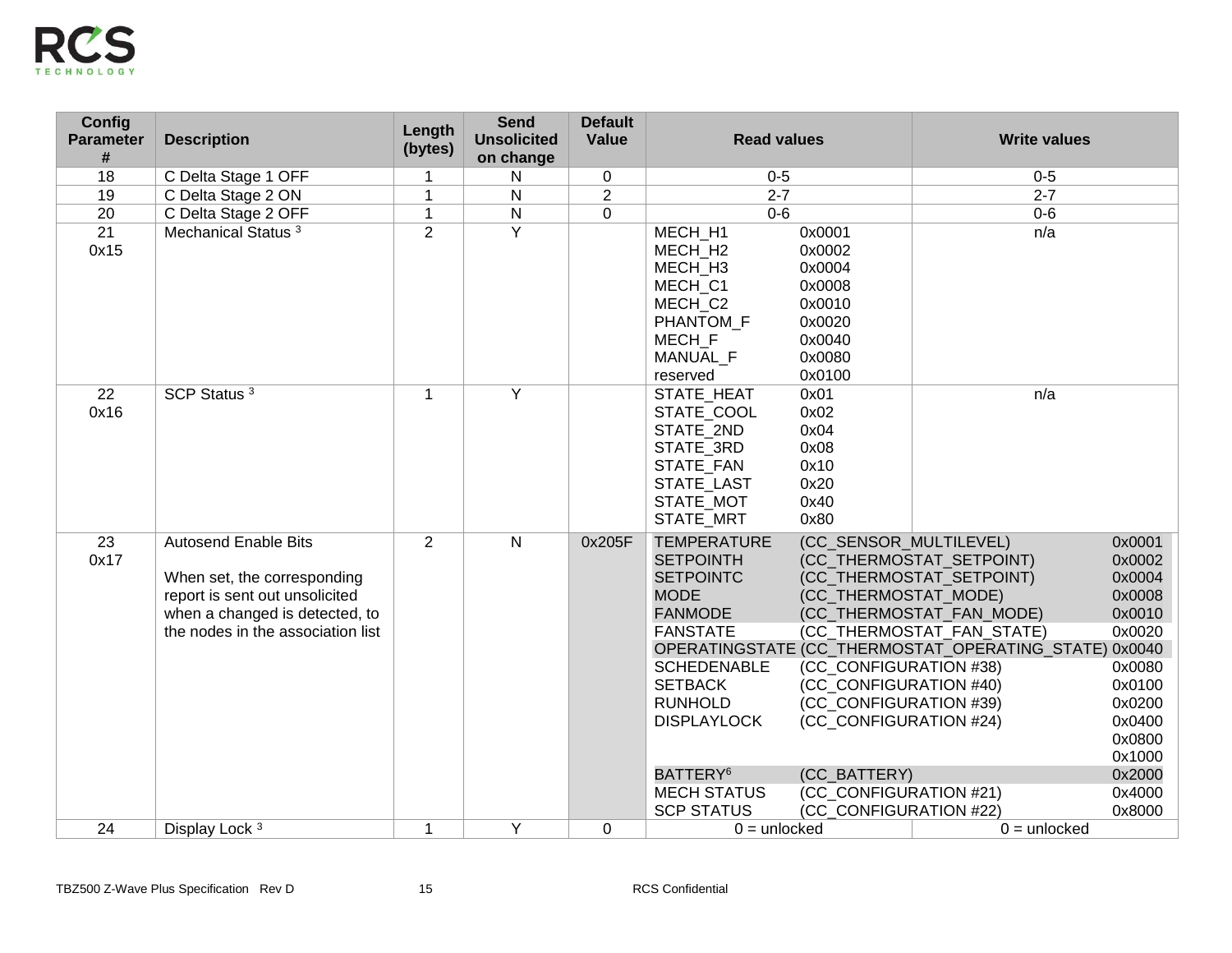| Config<br><b>Parameter</b><br># | <b>Description</b>                | Length<br>(bytes) | <b>Send</b><br><b>Unsolicited</b><br>on change | <b>Default</b><br>Value | <b>Read values</b>             | <b>Write values</b>            |
|---------------------------------|-----------------------------------|-------------------|------------------------------------------------|-------------------------|--------------------------------|--------------------------------|
|                                 |                                   |                   |                                                |                         | $1 =$ locked                   | $1 =$ locked                   |
| 26                              | <b>Backlight Timer</b>            | $\overline{1}$    | N                                              | 20                      | $10 - 30$                      | $10 - 30$                      |
| 33                              | <b>Max Heat Setpoint</b>          | $\mathbf{1}$      | N                                              | 90                      | $30F - 109F$                   | $30F - 109F$                   |
| 34                              | <b>Min Cool Setpoint</b>          | $\mathbf{1}$      | N                                              | 60                      | $33F - 112F$                   | $33F - 112F$                   |
| 38                              | <b>Schedule Enable</b>            | $\mathbf{1}$      | N                                              | $\mathbf 0$             | $0 = Disabled$                 | $0 = Disabled$                 |
|                                 |                                   |                   |                                                |                         | $1 =$ Enabled                  | $1 =$ Enabled                  |
|                                 |                                   |                   |                                                |                         |                                |                                |
| 40                              | Setback Mode <sup>3</sup>         | $\mathbf{1}$      | $\overline{Y}$                                 | $\Omega$                | $0 = No$ Setback               | $0 = No$ Setback               |
|                                 |                                   |                   |                                                |                         | 2 = UnOccupied Mode            | 2 = UnOccupied Mode            |
| 41                              | Un-Occupied HSP <sup>1</sup>      | $\mathbf 1$       | N                                              | 62                      | 30F - 109F                     | 30F - 109F                     |
| 42                              | Un-Occupied CSP <sup>1</sup>      | $\mathbf{1}$      | $\mathsf{N}$                                   | 80                      | $33F - 112F$                   | $33F - 112F$                   |
| 43                              | Remote Sensor 1 Node              | $\mathbf{1}$      | N                                              | $\mathbf 0$             | $0 - 252$                      | $0 - 252$                      |
|                                 | Number                            |                   |                                                |                         | $0 = Disabled$                 | $0 = Disabled$                 |
| 46                              | Remote Sensor 1 Temperature       | $\mathbf{1}$      | N                                              | $\mathbf 0$             |                                | n/a                            |
| 48                              | Internal Sensor Temp Offset       | $\mathbf{1}$      | N                                              | $\mathbf 0$             | $-7$ to $7$                    | $-7$ to $7$                    |
| 49                              | R1 Sensor Temp Offset             | $\mathbf{1}$      | N                                              | $\mathbf 0$             | $-7$ to $7$                    | $-7$ to $7$                    |
| 52                              | Filter Timer (hours)              | $\overline{2}$    | N                                              | $\mathbf 0$             | $0 - 4000 +$                   | $0 - 4000$                     |
| 53                              | Filter Timer Max (hours)          | $\overline{2}$    | N                                              | 300                     | $0 - 4000$                     | $0 - 4000$                     |
| 54                              | Heat Timer (hours)                | $\overline{2}$    | N                                              | $\mathbf 0$             | $0 - 4000 +$                   | $0 - 4000$                     |
| 55                              | Cool Timer (hours)                | $\overline{2}$    | N                                              | $\mathbf 0$             | $0 - 4000 +$                   | $0 - 4000$                     |
|                                 |                                   |                   |                                                |                         |                                |                                |
| 61                              | Fan Purge Heat                    | 1                 | N                                              | $\mathbf 0$             | $0 - 90$                       | $0 - 90$                       |
| 62                              | Fan Purge Cool                    | $\mathbf{1}$      | N                                              | $\Omega$                | $0 - 90$                       | $0 - 90$                       |
|                                 |                                   |                   |                                                |                         |                                |                                |
| 170                             | Send Association Autosend         | 1                 | N                                              | $\overline{1}$          | $0 =$ Send with no ACK request | $0 =$ Send with no ACK request |
| 0xaa                            | with ACKs                         |                   |                                                |                         | $1 =$ Send with ACK request    | $1 =$ Send with ACK request    |
| 171                             | <b>Number of Heat Call Starts</b> | $\overline{4}$    | N                                              | $\mathbf 0$             | 0-0x7FFFFFFF                   | 0-0x7FFFFFFF                   |
| 0xab                            |                                   |                   |                                                |                         |                                |                                |
| 172                             | <b>Number of Cool Call Starts</b> | $\overline{4}$    | N                                              | $\mathbf 0$             | 0-0x7FFFFFFFF                  | 0-0x7FFFFFFF                   |
| 0xac                            |                                   |                   |                                                |                         |                                |                                |
| 173                             | <b>Reboot Count</b>               | $\overline{4}$    | N                                              | $\mathbf 0$             | 0-0x7FFFFFFF                   | 0-0x7FFFFFFF                   |
| 0xad                            |                                   |                   |                                                |                         |                                |                                |
| 174                             | CPU runtime (sec) (battery        | $\overline{4}$    | N                                              | $\mathbf 0$             | 0-0x7FFFFFFF                   | n/a                            |
| 0xae                            | mode only)                        |                   |                                                |                         |                                |                                |
| 175                             | Autosend Wakeup count             | $\overline{4}$    | N                                              | $\mathbf 0$             | 0-0x7FFFFFFF                   | 0-0x7FFFFFFFF                  |
| 0xaf                            |                                   |                   |                                                |                         |                                |                                |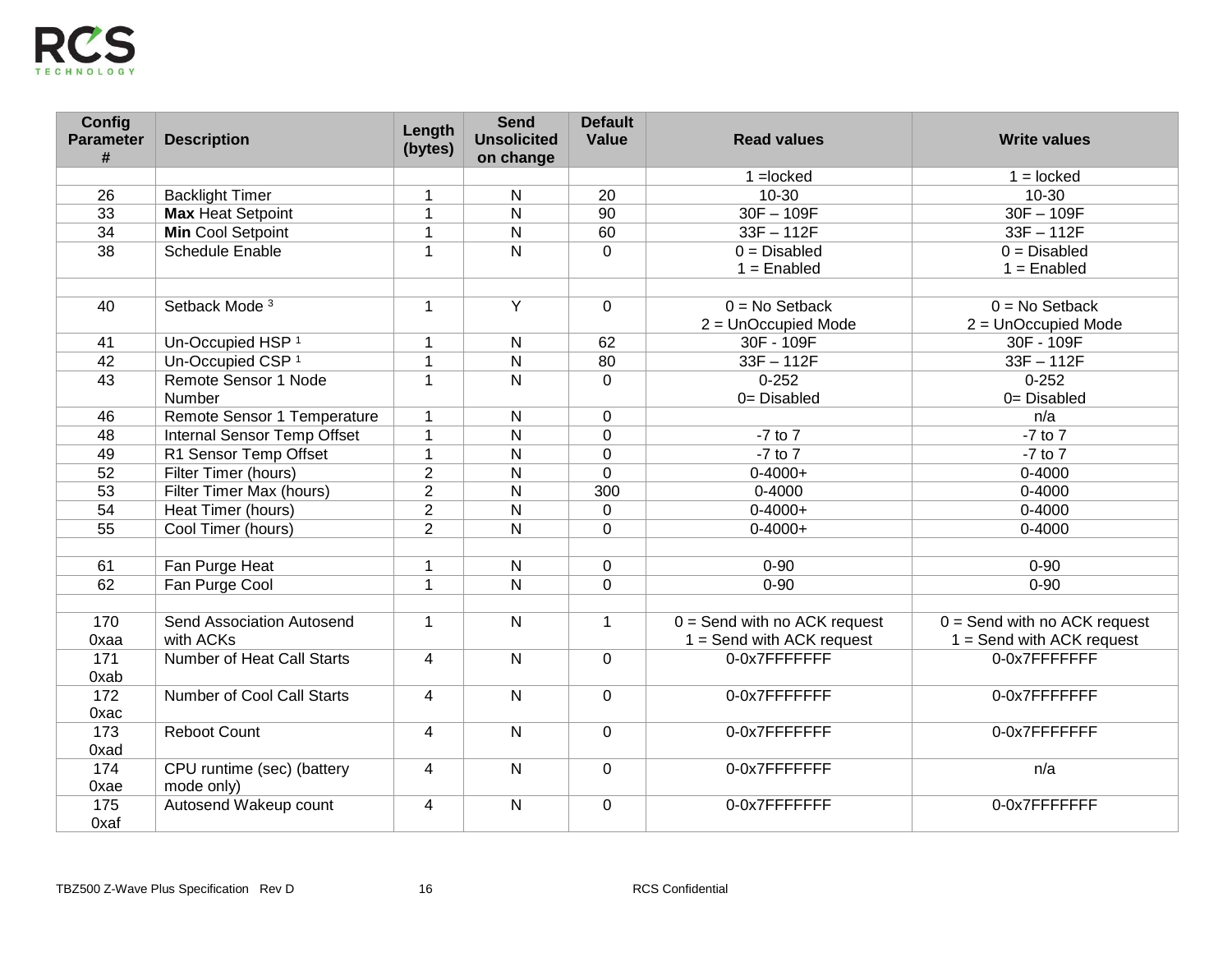| Config<br><b>Parameter</b><br># | <b>Description</b>                                                                         | Length<br>(bytes) | <b>Send</b><br><b>Unsolicited</b><br>on change | <b>Default</b><br>Value | <b>Read values</b>                                                                                                          | <b>Write values</b>      |
|---------------------------------|--------------------------------------------------------------------------------------------|-------------------|------------------------------------------------|-------------------------|-----------------------------------------------------------------------------------------------------------------------------|--------------------------|
| 176<br>0xb0                     | UI Wakeup count                                                                            | 4                 | N                                              | $\mathbf 0$             | 0-0x7FFFFFFF                                                                                                                | 0-0x7FFFFFFF             |
| 177                             | Reserved                                                                                   |                   |                                                |                         |                                                                                                                             |                          |
| 178<br>0xb2                     | <b>Power Status</b><br>Bits are set according to power<br>setup.                           | $\mathbf{1}$      |                                                |                         | POWER_BATTERY<br>0x01<br>0x02<br>POWER_24VAC<br>PWR_ACINSTALL<br>0x10<br>0x20<br>PWR BATINSTALL<br><b>PWR FLIRS</b><br>0x40 | n/a                      |
| 179<br>0xB3                     | Battery Bank Voltage (%)                                                                   | 1                 | N                                              |                         | $0 - 100$                                                                                                                   | n/a                      |
| 181<br>0xB5                     | Battery (%) Stat Shutdown<br>threshold                                                     | $\mathbf{1}$      |                                                | $\mathbf 0$             | $0 - 50$                                                                                                                    | $0 - 50$                 |
| 182<br>0xB6                     | Battery (%) Radio Cutoff<br>threshold                                                      | $\mathbf{1}$      |                                                | 10                      | 10-50                                                                                                                       | 10-50                    |
| 183<br>0xB7                     | Battery (%) LOWBATT<br>Indicator threshold                                                 | $\mathbf{1}$      |                                                | 20                      | 20-75                                                                                                                       | 20-75                    |
| 184<br>0xB8                     | Battery (%) Threshold value<br>for Midlevel                                                | $\mathbf{1}$      |                                                | 50                      | 50-80                                                                                                                       | 50-80                    |
| 185<br>0xB9                     | Battery Report Timer (days)                                                                | $\mathbf{1}$      | N                                              | $\mathbf{1}$            | $0 = Disabeled$ , 1 - 10                                                                                                    | $0 = Disabeled$ , 1 - 10 |
| 186<br>0xBA                     | Temperature Delta Autosend<br>Threshold (how many degree<br>change from the last autosend) | $\mathbf{1}$      | N                                              | 2                       | 1-5 (degrees)                                                                                                               | 1-5 (degrees)            |
| 187<br>0xBB                     | <b>Periodic Temperature Send</b><br>Interval (min)                                         | $\mathbf{1}$      | N                                              | $\mathbf 0$             | $0 = Disabeled, 1 - 120$                                                                                                    | $0 = Disabeled, 1 - 120$ |
| 188                             | reserved                                                                                   |                   |                                                |                         |                                                                                                                             |                          |
| 189                             | reserved                                                                                   |                   |                                                |                         |                                                                                                                             |                          |
| 190                             | reserved                                                                                   |                   |                                                |                         |                                                                                                                             |                          |
| 194<br>0xC2                     | RH Delta Autosend Threshold<br>(how many percent change<br>from the last autosend)         | 1                 | N                                              | 5                       | 1-50 (percent)                                                                                                              | 1-50 (percent)           |
| 195<br>0xC3                     | Periodic RH Send Interval (min)                                                            | $\mathbf{1}$      | N                                              | $\mathbf 0$             | $0 = Disabeled, 1 - 120$                                                                                                    | $0 = Disabeled, 1 - 120$ |
| 196                             | Reserved                                                                                   |                   |                                                |                         |                                                                                                                             |                          |
| 198                             | Reserved                                                                                   | 4                 | N                                              |                         | n/a                                                                                                                         |                          |

TBZ500 Z-Wave Plus Specification Rev D 17 RCS Confidential